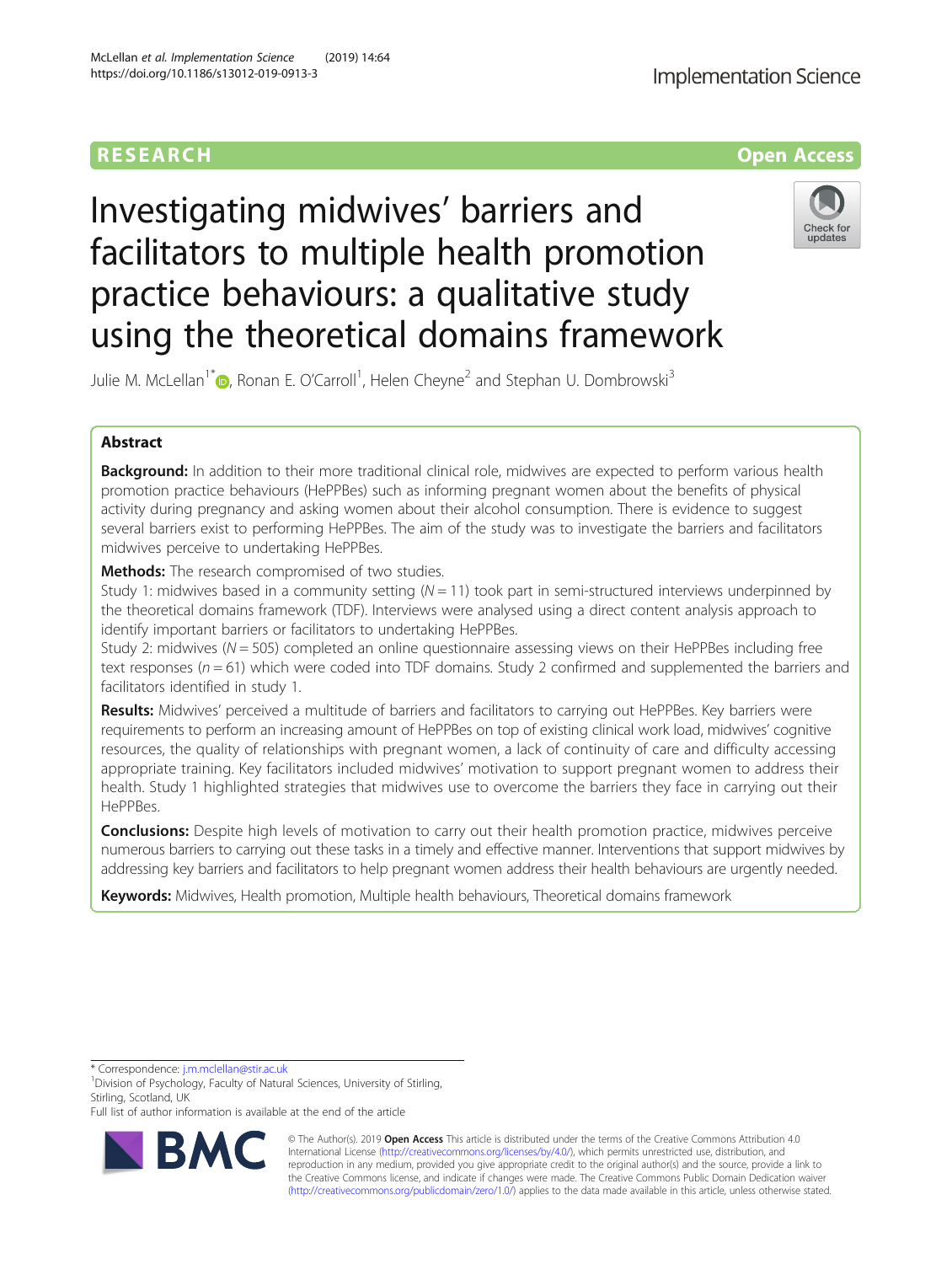# Contributions to the literature

- This research systematically examines barriers and facilitators midwives perceive in helping pregnant women with multiple health behaviour change
- The theoretical domains framework is used to understand midwives' multiple health promotion practice behaviours across a range of health topics
- The barriers and facilitators health care professionals face in addressing multiple health behaviour change topics will help inform interventions to support the uptake of evidence-based guidelines into routine clinical healthcare practice

# Introduction

In many developed countries, the public health focus for midwives has extended from health protection issues, such as reducing maternal and infant mortality and preventing the spread of disease, to health promotion topics, such as smoking cessation, and weight management [[1](#page-9-0)]. In the United Kingdom (UK), midwives are expected to perform multiple health promotion practice behaviours (HePPBes) for a variety of health promotion topics throughout pregnancy and postnatally. Examples of HePPBes include monitoring carbon monoxide levels, discussing recommended daily fruit and vegetable intake or delivering an alcohol brief intervention (in the UK, the booking appointment takes place between 8 and 12 weeks gestation and is the first routine antenatal appointment).

HePPBes are outlined in the various policies, strategies and guidelines published by government and publicsector bodies, which either directly or indirectly implicate midwives as public health professionals [\[2](#page-9-0)–[4](#page-9-0)]. For example, in the UK, the National Institute of Clinical Excellence (NICE) Smoking: stopping in pregnancy and after childbirth guidelines outline that midwives participate in up to 12 different smoking cessation-related HePPBes during pregnancy, such as measuring carbon monoxide levels, asking the woman if they or anyone in their household smokes and referring to NHS Stop smoking services [[4\]](#page-9-0). Whilst the NICE Weight management before, during and after pregnancy guidelines [\[5](#page-9-0)] outline various HePPBes including measuring weight and height, asking questions about the pregnant women's diet and physical activity and giving dietary and physical activity advice. For pregnant women with a BMI  $\geq$  30, midwives are expected to carry out additional HePPBes such as offering referral to a dietitian. Considering the variety of health promotion topics to be addressed during pregnancy, midwives face a high health promotion workload [\[6](#page-9-0)–[10\]](#page-9-0).

The factors related to midwives performing multiple HePPBes are poorly understood. Previous studies have examined maternal health care professionals' behaviour using the theoretical domains framework [TDF; 11 [\[11](#page-9-0)]]. However, these studies examined single health-risk topic such as smoking cessation  $[12]$  $[12]$ , weight management and obesity [[13](#page-9-0)] and physical activity [\[14\]](#page-9-0). The TDF provides a comprehensive grouping of the overlapping constructs within behavioural theories. The original version (TDF v1) summarises the main factors of relevant behaviour change theories into 12 independent domains [\[11](#page-9-0)]. The TDF v1 has been validated through the development of a refined version (TDF v2; [[15](#page-9-0)]).

Midwives experience several challenges in undertaking multiple HePPBes such as a shortage of resources [\[6](#page-9-0)], a lack of clarity about their public health role [[7,](#page-9-0) [8](#page-9-0)] and lack of self-efficacy [[8,](#page-9-0) [9\]](#page-9-0). However, limited evidence exists on the barriers and facilitators midwives perceive in undertaking multiple HePPBes. This study applies a theoretical approach to investigate potentially relevant factors at a multiple behaviour level.

# Research aim

The aim of this study is to investigate midwives' barriers and facilitators to performing multiple HePPBes across various health promotion topics using the theoretical domains framework in qualitative interviews (study 1) and free text questionnaire responses (study 2).

# Methods

This study reports two different sources of qualitative data gathered through interviews and questionnaires. Interviews obtained detailed evidence about the barriers and facilitators midwives experience in carrying out their HePPBes. The questionnaires used an open-ended question to capture additional comments on barriers and facilitators that midwives may have had about their HePPBes.

# Study 1

# Study design

Qualitative semi-structured interview study.

#### **Participants**

Midwives working in a community setting were eligible to participate if they were qualified, practising midwives employed by an NHS health board in central Scotland. Recruitment involved JM, a researcher previously unknown to participants, visiting an out-patient maternity clinic and providing 12 midwives with information about the study. The information provided to midwives included the reason for carrying out the research to inform JM's PhD to develop an intervention to support midwives in addressing health behaviours with pregnant women. Eleven midwives agreed to take part. One midwife opted not to take part in the study.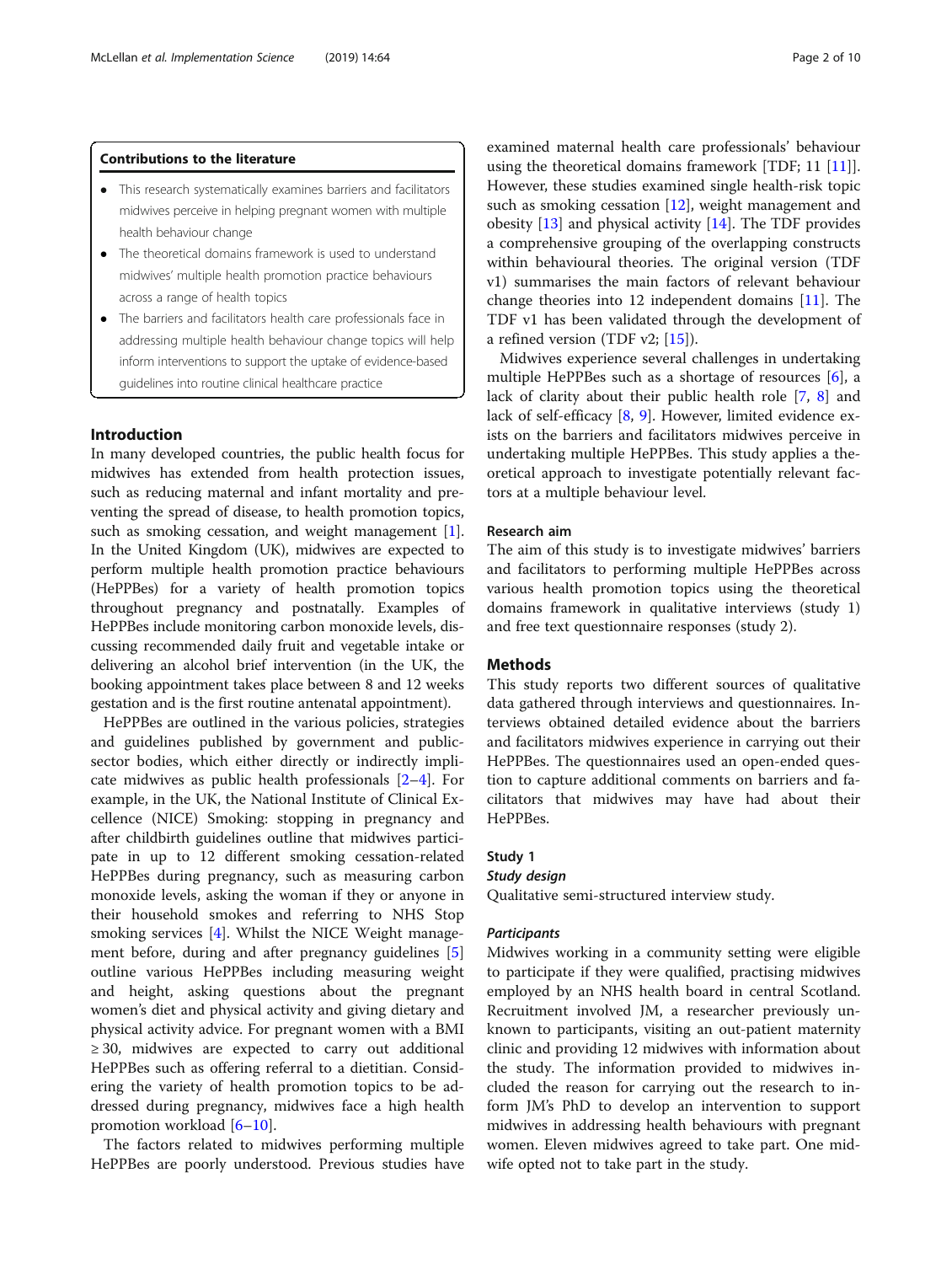#### Interview topic guide

The interview topic guide (see Additional file [1\)](#page-8-0) contained (i) demographic questions (number of years of experience and job title) and (ii) questions based on each of the 12 TDF (v1) domains [\[11](#page-9-0)]. The behavioural category of interest, within the topic guide, was specified as: "supporting pregnant women to change their health behaviour" and the questions were designed to elicit beliefs about the behaviour in relation to each domain.

To remind midwives of the target behaviour of interest, an A4 prompt card was placed in front of them outlining typical examples of women's health behaviours to be addressed (see the prompt card in Additional file [2](#page-8-0)). The behaviour was specified using terms Target, Action, Context and Time, known as the TACT principle [\[16](#page-9-0)]. TACT summarises the behaviour in terms of doing what, to whom, in a given context and at a specific time [\[17](#page-9-0)]. The behaviour was specified as: "All the things you do in a routine antenatal care consultation, including asking questions, to support pregnant woman change their health behaviours". The TACT specification complements the general TDF definition used within the topic guide by breaking down of what was meant by "supporting pregnant women to change their health behaviour".

# Procedure

Face-to-face semi-structured interviews were conducted by JM (a female PhD researcher and Health Psychologist with previous experience of supporting midwives' behaviour change practice) on two separate occasions in October 2016. Interviews took place within consultation rooms at an out-patient maternity clinic in central Scotland. Information about the study was provided verbally and in written format. Interviews lasted between 27 and 76 min (mean  $\pm$  SD, 43  $\pm$  14). All interviews were audio recorded and anonymously transcribed verbatim. The demographic data was entered into a Microsoft Excel spread sheet. The consolidated criteria for reporting qualitative research (COREO;  $[18]$ ) was used to ensure all aspects of the qualitative research had been reported (a copy of the checklist is provided in Additional file [3](#page-8-0)).

#### Analysis

Transcripts were stored as Microsoft Word documents. Qualitative data analysis was based on recommendations for conducting TDF based qualitative research [[19](#page-9-0)] and involved the following ten steps:

- 1. Interviews were read several times by JM to ensure familiarity with the data.
- 2. One interview was jointly coded by JM and SD to develop a coding strategy.
- 3. Two interviews were coded by JM using a directed content analysis approach [[20](#page-9-0)] in which interview

content was placed in the most relevant TDF domain(s). Responses which could be attributed to more than one domain were coded into multiple domains.

- 4. The coding of the two interviews was checked by SD. Where discrepancies in coding occurred, discussion took place to reach a consensus.
- 5. The remaining interviews were coded by JM.
- 6. Data saturation was reached as the final three transcripts did not introduce any additional barriers and facilitators than those already identified.
- 7. Summaries of domain codings were produced by JM and checked by SD.
- 8. Identification of relevant theoretical domains was identified by consensus discussion between JM & SD. Relevance of a domain was based on the following criteria: (i) high frequency of specific beliefs and/or (ii) existence of conflicting beliefs and/or (iii) indication of clear beliefs that may influence the behaviour of interest [[21](#page-9-0)].
- 9. Views were generated for relevant domains by JM and coded as being either generic (views which are made in reference to HePPBes in general) or behaviour specific (views which are in reference to a specific health promotion behaviour).
- 10. The views generated were checked by HC (a Professor of Midwifery) to ensure they made sense from a midwifery perspective.

#### Ethical approval

The University of Stirling Psychology Ethics Committee approved the study. NHS Research and Development approval was granted by Greater Glasgow and Clyde Health Board (R&D reference: GN16OG406).

# Study 2

#### Study design

Online questionnaire study including a qualitative openended question.

# **Participants**

Individuals registered as a qualified midwife or training to be a midwife, worldwide, were eligible to take part. Recruitment took place online between the February and May 2018. Advertisements were placed on discussion forums, email lists and social media pages. The study was endorsed by the Royal College of Midwives on their Facebook and Twitter pages. Advertisements contained an URL link to the online study platform Qualtrics where the questionnaire was hosted. Overall, 719 participants consented to take part in the study and confirmed they were either a qualified or student midwife. Of those, 214 completed less than 95% of the questionnaire and therefore were excluded from further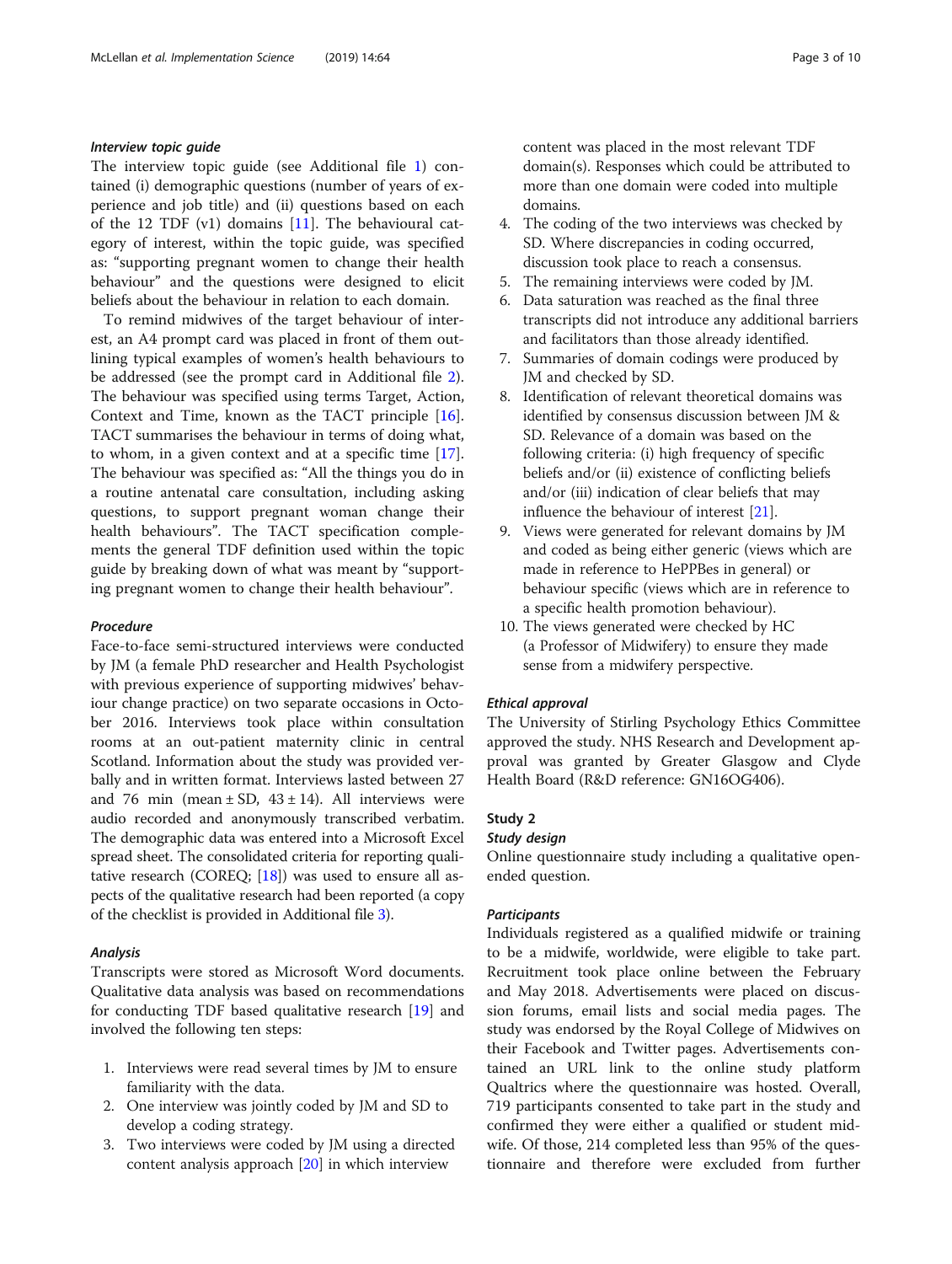analysis. Complete responses were obtained from 505 participants.

# **Ouestionnaire**

The questionnaire examined factors relevant to HePPBes. At the end of the questionnaire, participants were asked: "If you have any other comments on your Public Health role then please include them below". The current paper reports on the qualitative data obtained from this question.

# Procedure

Midwives accessed the questionnaire by clicking on the URL contained within the online advertisement. Following presentation of study information and eligibility criteria, consent was obtained by the midwife selecting an electronic check box. A screening question: "Are you a qualified or student midwife?" was presented as a method of reducing the likelihood of non-midwives completing the questionnaire. If the response was "no", then participants were thanked for their interest in the study and exited from the questionnaire. At the end of the questionnaire, midwives were offered the opportunity to be entered into a prize draw to win 1 of 4x £25 shopping vouchers.

#### Analysis

Analysis of the qualitative questionnaire data involved the following five steps:

- 1. Responses were read several times by JM to ensure familiarity with the data.
- 2. Responses were coded by JM using a directed content analysis approach [[20](#page-9-0)] in which responses were placed in the most relevant TDF domain. If a response could be coded into more than one domain, a decision was made by JM as to the most appropriate domain.
- 3. Coding was checked by SD.
- 4. The number of responses coded into each domain was calculated by JM.
- 5. JM checked how much the barriers identified reflected those in study 1 and if there were any additional barriers or facilitators identified.

# Ethical approval

The University of Stirling's General University Ethics Panel approved the study (GUEP316).

# Results

# Study 1

# **Participants**

All 11 participants were female, employed as community midwives, except one who worked as a Senior Charge Midwife. The mean number of years of experience as a qualified midwife was 22 (range from 3 to 31).

#### Reviewing of coding

Agreement between coders for two interviews was 76% and 88% for the first and second interview respectively, and disagreement for the same interviews was 17% and 5% respectively. The mean agreement was 82% and mean disagreement was 11%. An additional 7% of codes were suggested by the second coder for each interview.

# Relevant theoretical domains

All barriers and facilitators could be identified within the TDF. Nine of the 12 TDF domains were classified as important in understanding the barriers  $(b = barrier)$  and facilitators ( $f =$  facilitator) to undertaking HePPBes. Table [1](#page-4-0) lists these domains alongside a domain descriptor.

The identified domains are outlined below and a table containing the associated belief statements are provided in Additional file [4.](#page-8-0)

# Professional role and identity

Midwives mostly saw HePPBes as part of their professional role (f): "I just see it as my job" (M10) and "I think public health is an essential part our role" (M7). However, some thought that several HePPBes could be addressed prior to conception, especially around weight management (b): "She's thirty-five and she's pregnant, so why is it suddenly the midwife that has to look into that?" (M3). Midwives frequently mentioned that the role of the midwife had evolved from providing traditional midwifery care (e.g. measuring the growth of the baby) to having a strong focus on undertaking HePPBes (b): "They seem to keep adding to the list of things we're expected to do"(M11), and some midwives expressed a feeling that their traditional professional role was being eroded (b): "Our role now, as community midwives, seems to be for referring on … it feels as if your role's been kind of eroded at" (M10).

#### Beliefs about consequences

Midwives mentioned several consequences that potentially impact their HePPBes. Contrasting beliefs about how HePPBes impacted on the relationship with the woman were voiced. If performed well, midwives believed it could be useful in gathering information about aspects of the women's wellbeing (f). However, some stated that performing HePPBes could potentially damage the relationship if they were not carried out carefully, particularly for HePPBes related to weight management (b): "Women get quite offended at that one" (M10).

Similarly, contrasting beliefs about the womens' receptiveness to HePPBes emerged. Some midwives reported that women expect them to carry out  $HePPBes (f)$ : "Most women are quite receptive to that because they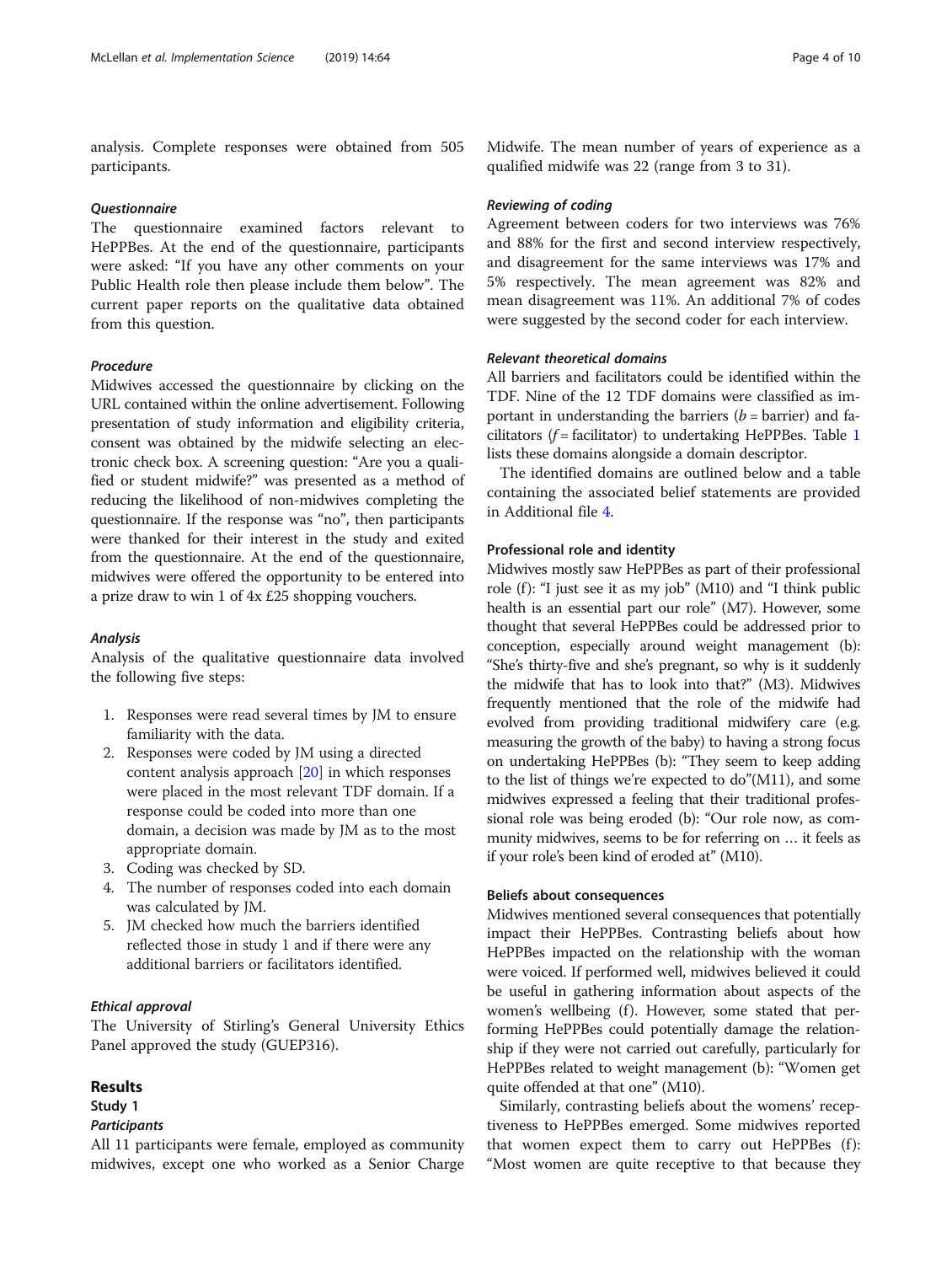| TDF domain                                 | Domain description                                                                                                                                                   | (i) High frequency<br>of specific beliefs | (ii) Existence of<br>conflicting beliefs of clear beliefs | (iii) Indication |
|--------------------------------------------|----------------------------------------------------------------------------------------------------------------------------------------------------------------------|-------------------------------------------|-----------------------------------------------------------|------------------|
| Professional role and<br>identity          | Views of how HePPBes relate to the professional role of being<br>a midwife                                                                                           |                                           |                                                           |                  |
| Beliefs about consequences                 | Expectations about what would occur if midwives perform HePPBes                                                                                                      |                                           | ✓                                                         |                  |
| Motivation and goals                       | Reasons for carrying out or not carrying out HePPBes                                                                                                                 |                                           |                                                           |                  |
| Memory/Attention and<br>decision processes | The ability to remember, observe and select in relation to HePPBes                                                                                                   |                                           |                                                           |                  |
| Environmental context<br>and resources     | The effects of the healthcare setting on HePPBes and the impact of<br>what is available to midwives (in terms of physical and psychological<br>resources) on HePPBes |                                           |                                                           |                  |
| Social influences                          | The interpersonal processes which influence midwives' cognitions,<br>emotions and HePPBes                                                                            |                                           |                                                           |                  |
| Emotion                                    | Feelings about performing HePPBes                                                                                                                                    |                                           |                                                           |                  |
| Behavioural regulation                     | Midwives' attempts to influence HePPBes                                                                                                                              | √                                         |                                                           |                  |
| Nature of the behaviour                    | Midwives' descriptions of how they have carried out HePPBes in<br>the past and how HePPBes operate within the NHS                                                    |                                           |                                                           |                  |

<span id="page-4-0"></span>Table 1 Criteria for why TDF domains were identified as key in understanding the barriers and facilitators midwives experience in undertaking multiple HePPBes

know they're pregnant and know it's not just about their health anymore" (M11). Other midwives said that women were not receptive to HePPBes (b): "It seems to be that everything is piled on to this booking visit and I don't think it's fair on the women either" (M3).

The time it takes to perform HePPBes was seen as a clear barrier with appointments over running the allotted time which could impact on other women (b): "You run over and then people are kept waiting." (M11). Furthermore, midwives held a clear belief that HePPBes had the potential to have positive health benefits for the women and their child (f): "Absolutely, there's a huge knock-on effect" (M5). Clear views on the short-term impact of HePPBes depended on the behavioural topic. For instance, smoking was perceived as an issue that could be dealt with during pregnancy (f): "This is probably a time, particularly for the smokers, they've got that motivation for the baby to change" (M5). Meanwhile, the impact of diet-related HePPBes was considered as unobservable (b): "I'm never going to know whether she's changed her diet, or even if she did change her diet, whether that's going to last" (M6). Some midwives expressed a clear belief that it was rewarding for them to observe the benefits of women engaging in health behaviour change attributed to their HePPBes (f): "That is rewarding if you feel like you've helped someone make a change in their life." (M11). Benefits in reducing future workload if HePPBes were carried out effectively were noted  $(f)$ : "If we do our job well at the booking clinic and women take that on board then we don't have as much to do" (M2).

#### Motivation and goals

Midwives frequently reported being highly motivated to undertaking HePPBes to benefit the long-term health of

the woman and the baby (f): "I think it's a huge window of opportunity for midwives" (M5). However, HePPBes were not a priority if there were conflicting clinical risks to the woman and/or baby such as patient safety or adult/child protection issues (b): "I'd say it's definitely secondary though, obviously check the woman's blood pressure, making sure she's well, doing urine analysis, making sure there's no infections, ruling out preeclampsia, listening to baby. That comes first and everything else, I think, would come second to that." (M11).

# Memory/attention and decision processes

Midwives described being prompted by the woman's maternity notes to cover all HePPB topics (f): "My booking visit would be just going through that book with them because everything I need to tell them is in there, it's a good thing for me cause it saves me forgetting to stop to talk about things" (M3) which also acted as a prompt to HePPBes at follow-up appointments (f): "I usually always have a wee flick through the notes at the beginning just to check if there's any kind of outstanding issues to be aware of (M11)".

If the woman wanted to discuss a particular behaviour, midwives prioritised this  $(f)$ : "If the woman is worried about her weight, I'm happy to talk about it at every appointment, but if she's not then I'm not gonna bring it up", (M6). Some midwives covered a topic in depth if they felt it was of specific relevance  $(f)$ : "Say I did three bookings yesterday one of them would have had none of these problems, one of them had a BMI was over 35 so that's the one I concentrated on." (M5).

Intuition was frequently reported as guiding decision making in relation to HePPBes  $(f)$ : "If I get vibes from them, that actually they do know" (M5) and "I just have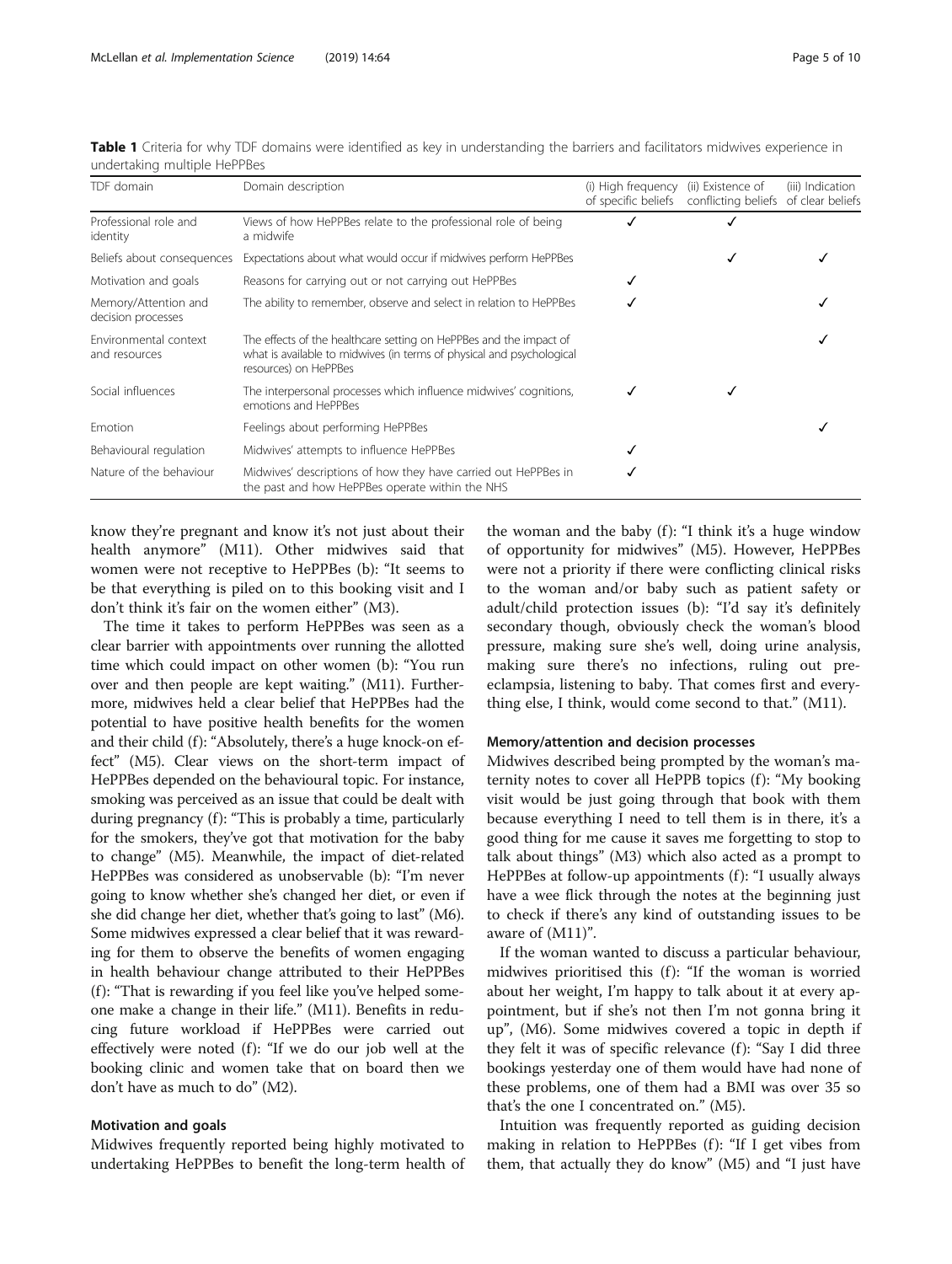to go with my gut at the time" (M6). Midwives also based performing HePPBes on the physical health of the woman during the appointment (b): "If they are very sick or they've had bleeding, then I'll just say, 'we'll talk about this another time' because it's not appropriate to get ahead of ourselves" (M2).

# Environmental context and resources

Changes in health care service provision (e.g. changes in timing of booking appointments) were perceived as making it more difficult to carry out HePPBes (b): "… with continuity of care being removed from us we're not getting the same chance to see the same women again so I find it a bit harder to address things." (M10).

Some midwives held a belief that accessibility to resources such as training related to HePPB could be improved (b): "It's quite haphazard how you can get on to these things" (M4). Materials related to HePPBes were generally perceived as high quality (f): "Ready Steady Baby' is I think a fantastic book" (M10). However, some felt the wording of questions within maternity notes made them difficult to ask (b): "That's a barrier to me asking, because I actually don't ask the way it's worded on that because it doesn't make sense." (M4). A belief that there were too many HePPBes to undertake in too little time was apparent (b): "We've also got to try and work within the time constraints" (M9). Some midwives believed that the woman's health status at the booking appointment affected the degree to which they could carry out HePPBes (b): "The booking appointment is really difficult for some women to sit there and actually not vomit" (M7). Physical cues were mentioned as prompts to undertake HePPBes (f): "If you pick up a book and it stinks of smoke, you know, you might well say, how you getting on?" (M2).

# Social influences

Women were reported as a strong influence on midwives HePPBes and were seen to increasingly inform themselves through online sources. This was perceived as helpful to recommend high-quality information (f): "Get them to use websites because most of them are on computer all the time anyway" (M3) and unhelpful due to the potential to increase stress (b): "A lot of the women have got health anxieties and that's fuelled by the internet" (M2). Mixed views emerged about how accurately women reported some health behaviours such as alcohol consumption, which impacted on health promotion efforts. Some midwives perceiving accurate accounts  $(f)$ : and others reporting the opposite (b): "Alcohol, I think, is probably one that's probably hidden, getting women to be honest is probably very difficult" (M10).

Team working and social support was seen as helpful in resolving issues regarding HePPBes (f): "My kind of closest colleagues, we'd probably have a wee chat and we'll probably complain about how we're meant to put this in amongst everything else that people want out of us." (M10). Intergroup conflict was perceived by some in relation to performing HePPBes (b): "It's come up in the tearoom and there will be conversations with people saying, 'Oh public health that's a load of nonsense' and I'll sit there quite openly and say 'I think it's one of the best things that's ever occurred'" (M7).

Midwives described shifting social and group norms useful to normalise addressing health behaviours (f): "There's very few people that are not happy to answer these questions nowadays because we've been doing this for so long they expect it and they do all talk amongst each other" (M7). However, social norms appeared to be unhelpful in normalising obesity (b) "If a lady's got a BMI of not over 30, I still sort of don't see it as a huge issue with them" (M7).

Some saw a midwife's own body mass index (BMI) potentially making it harder to perform weight management HePPBes (b): "I think midwives find it really difficult because if you're big yourself they're looking at you thinking: 'well, she's got a cheek', if you're small they're looking at you thinking: 'you have never had a problem in your life'" (M10).

# Emotion

Carrying out HePPBes was associated with a range of positive emotions if these were seen to result in positive outcomes (f): "You feel dead pleased they actually brought it up again" (M9). Some reported concerns about performing specific HePPBes (b): "I do find it causes me anxiety if I know I'm going to tell her today that we're doing a Social Work referral." (M10). Carrying out HePPBes was potentially stressful (b): "Sometimes I'm thinking you just want to do the right thing, which is hard sometimes" (M5) and draining (b): "I'm exhausted after a clinic because you feel as if you want to have your senses hyper alert" (M9).

#### Behavioural regulation

Midwives described using behavioural regulation strategies such as using maternity notes as a prompt to cover all HePPBes, writing notes in SWHMMR as prompt for carrying out HePPBes follow-up appointments, carrying out HePPBes whilst performing clinical tasks, e.g. asking questions about physical activity while taking bloods (f): "I have to say I multi task. I'll be testing the urine while I'm asking about how they feel in pregnancy and had they had any sickness and how they're getting on with eating." (M7). For a list of strategies reported, see Additional file [5](#page-8-0).

# Nature of the behaviours

The majority of HePPBes took place at the booking appointment when there is usually the most time to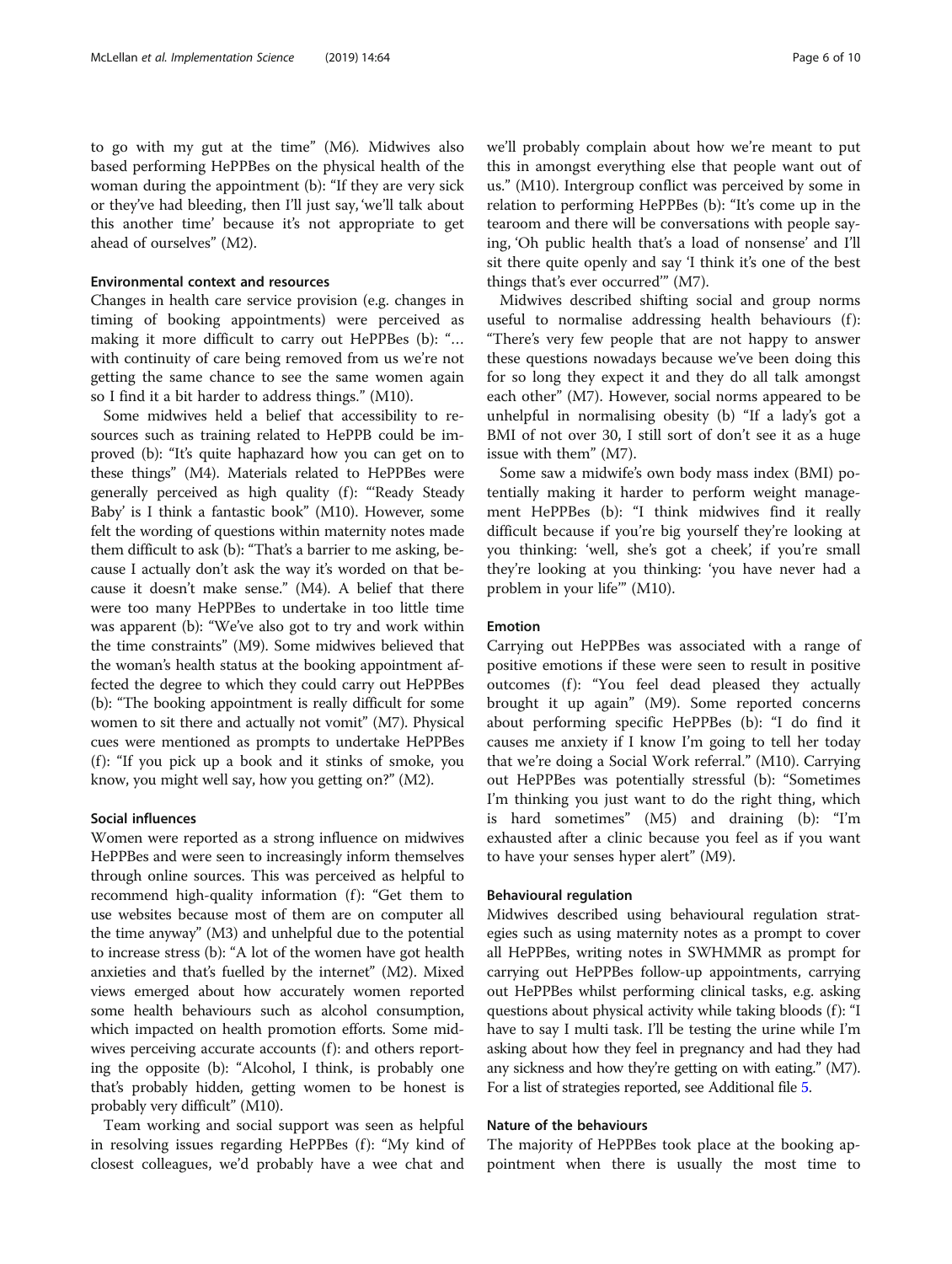undertake HePPBes (f). Midwives reported HePPBes as being routine practice (f): "We've got to tick boxes, we've got to tick that we've discussed alcohol, we've discussed smoking" (M10). The habitual nature of performing HePPBes included the strategies used to regulate health promotion practice as well as the behaviours themselves.

# Study 2 results

# **Participants**

Forty-seven fully qualified midwives and 14 student midwives provided a statement to the final question. The majority (92%) were based in the UK. The mean number of years of experience as a qualified midwife was 17 (range from 1 month to 40 years).

# Relevant theoretical domains

Responses were coded into seven TDF domains: professional role and identity, beliefs about consequences, motivation and goals, environmental context and resources, social influences, emotion and beliefs about capabilities. The definitions for each domain are the same as those presented in study 1. The domains are presented in terms of (i) the number of responses and (ii) supporting evidence.

# Environmental context and resources

Twenty-six responses were coded as environmental context and resources focusing on a need for improved resources, particularly a need for more time, wider access to online materials: "Apps and online mediums for encouraging behaviour change may take the pressure off midwives" and more accessibility to training. Some responses stressed the need for continuity of care.

# Beliefs about consequences

Nine responses were coded as beliefs about consequences. The potential for weight management HePPBes to impact the midwife-woman relationship was mentioned. Mixed responses about women's receptiveness to HePPBes emerged.

# Motivation and goals

Nine motivation and goals responses suggested high levels of motivation to carry out HePPBes. Some midwives indicated that the degree to which they were able to support women was not ideal.

#### Social influences

Eight responses were coded as social influences and focused on midwives' own health status in relation to undertaking HePPBes. Some midwives described their own health behaviours and status helping or hindering HePPBes: "My own lifestyle and motivation in public health topics can impact the delivery and communication when approaching topics with women". Others reported that their health status was irrelevant: "Don't confuse my welfare with those of the woman and baby I'm caring for... public health roles should not be judged by the delivering midwife".

# Professional role and identity

Three responses were coded as professional role and identity commenting on a need for health promotion topics to be tackled before pregnancy and the demands placed on midwives to fulfil multiple professional roles.

# Emotion

Three responses coded as emotion focused on the taxing nature of the job and the potential negative health consequences of burn-out.

# Beliefs about capabilities

Three responses coded as beliefs about capabilities highlighted that midwives potentially feel more confident in addressing health promotion topics which have greater attention placed on them in health policy and that capability to undertake HePPBes was reliant on resources such as training and time.

# Integration of study 1 and 2 findings

Table [2](#page-7-0) presents the integration of the findings from both studies by highlighting whether the views demonstrated in study 1 were supported by the responses generated in study 2. The table shows that six of the nine domains identified as important in study 1 were supported by responses from study 2.

#### **Discussion**

# Principal findings

Midwives perceived a multitude of barriers and facilitators to carrying out HePPBes. Key barriers were requirements to perform an increasing amount of HePPBes on top of existing clinical work load, which impacted on the time available, midwives' cognitive resources and the quality of relationships with pregnant women. Organisational issues such as a lack of continuity of care and difficulty accessing appropriate training were also identified. Key facilitators included midwives' motivation to support pregnant women to address their health. Study 1 also highlighted strategies that midwives use to overcome the barriers they face in carrying out their HePPBes. Some findings were considered both barriers and facilitators as mixed views were expressed about whether certain health promotion topics should be addressed by other health professionals prior to pregnancy, women's receptiveness to HePPBes during pregnancy and the social influence of midwives' own health status.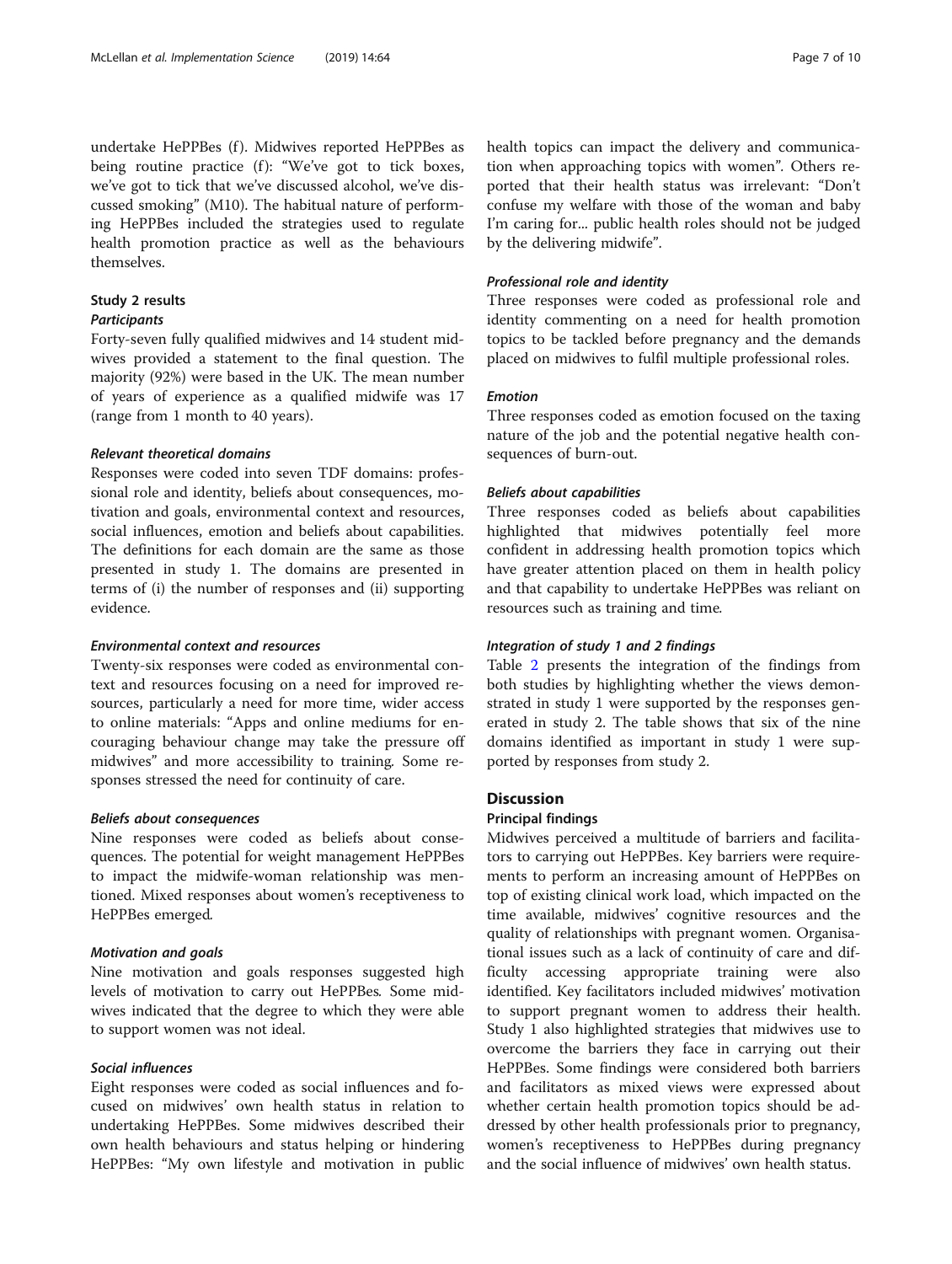<span id="page-7-0"></span>

| Key TDF domains<br>from study 1             | findings ( $V = yes$ or $X = no$ evidence)<br>Study 2 supports or extends study 1 | Details of how study 2 responses relate to study 1 barriers and facilitators                                                                                                                                                                                                                                                                                                                                                                                                                                                                                                                               |
|---------------------------------------------|-----------------------------------------------------------------------------------|------------------------------------------------------------------------------------------------------------------------------------------------------------------------------------------------------------------------------------------------------------------------------------------------------------------------------------------------------------------------------------------------------------------------------------------------------------------------------------------------------------------------------------------------------------------------------------------------------------|
| Professional role and identity              |                                                                                   | address some health promotion topics prior to pregnancy, there was a suggestion in the study 2 responses that midwives could be<br>the professional to do this (e.g. by visiting schools). There was also further evidence of the perception that the role of the midwife<br>Study 2 responses support those in study 1 that suggest midwives are expected to address various topics that could be targeted<br>prior to pregnancy (b). However, unlike the study 1 findings which suggested that other health professionals could potentially<br>has evolved to incorporate a wide variety of HePPBes (b). |
| Beliefs about consequences                  |                                                                                   | Study 2 responses strengthen the findings of study 1 which suggested that midwives believed HePPBes related to weight management<br>were most likely to have a negative impact on the midwife-woman relationship (b). Study 2 also provides further evidence of the<br>differing beliefs that midwives have regarding how receptive women are to HePPBes (b&f).                                                                                                                                                                                                                                            |
| Motivation and goals                        |                                                                                   | Study 2 responses support those of study 1 which demonstrated that midwives are motivated to carry out their health promotion<br>practice (f) but competing clinical demands mean that it was a secondary goal (b).                                                                                                                                                                                                                                                                                                                                                                                        |
| Memory, attention and<br>decision processes |                                                                                   | No further evidence identified.                                                                                                                                                                                                                                                                                                                                                                                                                                                                                                                                                                            |
| Environmental context and<br>resources      |                                                                                   | The responses from study 2 support the findings of study 1 which outlined issues including not having enough time to address<br>health promotion meaningfully (b), problems accessing training (b) and a lack of continuity of care (b) in influencing midwives<br>HePPBes. Study 2 also identified the need for greater access to online materials which was not reported in study 1.                                                                                                                                                                                                                     |
| Social influences                           |                                                                                   | The findings of study 1 suggested that some midwives believed their own health status, specifically their BMI, could influence<br>widely differing regard as to whether midwives feel their own health status has a potential impact on their health promotion<br>their health promotion practice by exerting social pressure. However, the responses generated by study 2 show that there is<br>practice (b&t).                                                                                                                                                                                           |
| Emotion                                     |                                                                                   | Study 2 responses supported the study 1 finding that midwives' HePPBes could potentially be influenced by the exhaustive nature<br>suggested by the study 2 responses. This is perhaps as study 1 contained purely midwives working in a community setting only.<br>of the midwifery role (b). However, study 1 did not identify the potential impact of burn-out on midwives' own health as was                                                                                                                                                                                                           |
| Behavioural regulation                      |                                                                                   | No further evidence identified.                                                                                                                                                                                                                                                                                                                                                                                                                                                                                                                                                                            |
| Nature of the behaviour                     |                                                                                   | No further evidence identified.                                                                                                                                                                                                                                                                                                                                                                                                                                                                                                                                                                            |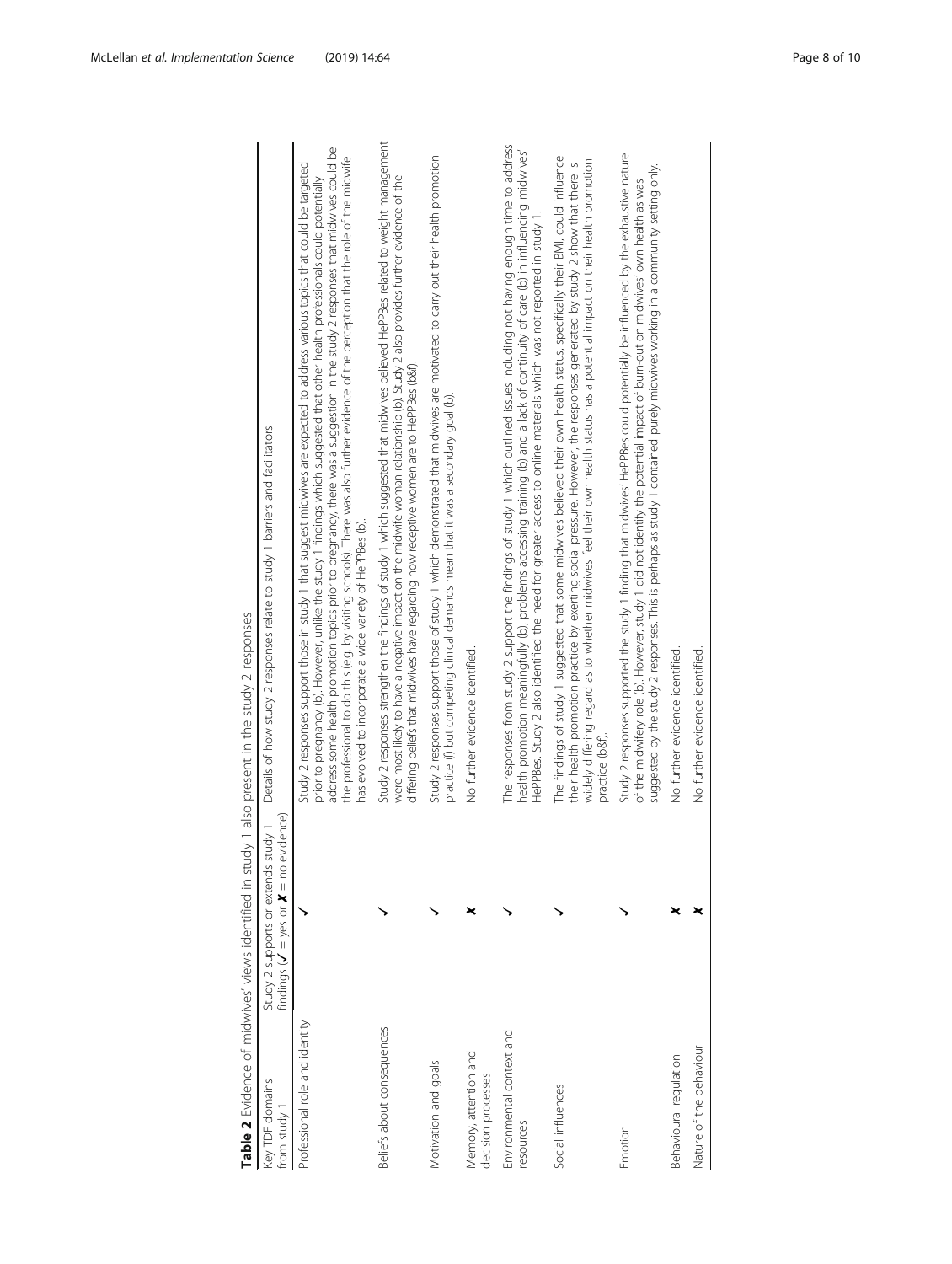# <span id="page-8-0"></span>Strengths and limitations

The complimentary nature of the two presented studies is a strength. Study 1 provided detailed insight from a group of midwives working in a community setting which was supplemented in study 2 by free text commentary from a larger sample of midwives, employed within a variety of professional roles.

Limitations include the difficulty to specify target behaviours when simultaneously investigating multiple HePPBes for a variety of health promotion topics at the same time. The use of the TACT principle [[16](#page-9-0)], and the image within the A4 prompt card provided midwives with a visual aid to remind them of the study focus during the interview. The sample size in study 1 was based on evidence-based guidelines [[22\]](#page-9-0), but is smaller than other qualitative TDF-based studies [\[23](#page-9-0), [24](#page-9-0)]. In addition, the midwives who took part in study 1 were recruited from a single out-patient maternity clinic in Scotland and different and additional barriers and facilitators might have emerged within different contexts.

Study 2 used online recruitment which prevents checking that participating individuals fully met inclusion criteria. The current paper examined HePPBes at a general level but some of the barriers raised were health promotion topics specific (e.g. a lack of dietary services to refer women to). Future research could further explore similarities and differences of HePPBes for different health promotion topics.

# Relation to other studies

Limited evidence exists on the psychological factors associated with midwives HePPBes targeting women's multiple health behaviours. Previously identified barriers to midwives undertaking HePPBes including a lack of time, resources and variability in training quality [[6\]](#page-9-0) were confirmed in the current study and therefore highlight a continued need for midwives to be provided with support. Uncertainty amongst midwives about their public health role [[7,](#page-9-0) [8](#page-9-0)] was also demonstrated through the mixed views midwives expressed regarding whether all HePPBes should fall under the remit of the midwife. Midwives' use of strategies to overcome the barriers they face in carrying out HePPBes has not been previously reported.

Examining multiple HePPBes increases the complexity of the behavioural influences identified and provides greater understanding of the influences on midwives HePPBes. The complexity of investigating multiple HePPBes is demonstrated by the higher number of barriers identified within the current study compared with studies which have used the TDF to explore midwives' behaviours in relation to single health risk topics [\[11,](#page-9-0) [13](#page-9-0), [14](#page-9-0)].

The TDF [\[10\]](#page-9-0) provides an overview of the main psychological constructs explaining health behaviours. However, the theories that these constructs belong to are mainly used to explain single behaviours. Multiple behaviour change processes such as goal facilitation [[25](#page-9-0)] and goal conflict [\[26](#page-9-0)] and transference [[27](#page-9-0)] have not been captured by the TDF domain interview questions and therefore might have been missed by the current study.

# Possible mechanisms and implications

Barriers such as difficulty to access HePPBe-related training suggest a specific public health component in midwife training or after qualification may be useful. The finding that carrying out HePPBes can be taxing suggests that more support for midwives may be required. Policy makers and key stakeholders commissioning midwives' continuous professional development opportunities could provide HePPBe support in multiple formats (e.g. through training, handheld materials or peer support).

Given the variations in the type of care that midwives provide, the pressure placed on maternity services by midwives attending training and the limited time that midwives would have to access support, developing handheld (or electronic) materials may be the most feasible option. For example, a leaflet containing examples of the strategies midwives use to carry out their HePPBes, that midwives could refer to during or outwith antenatal consultations, could capitalise on some of the HePPBe facilitators identified within this study.

### Unanswered questions and future research

The development of an intervention to support midwives in helping pregnant women address multiple health behaviours is necessary to maximise the effectiveness of public health interventions aimed at behaviour change during pregnancy. Future studies should translate the current findings into acceptable, scalable and effective interventions to support midwives to perform HePPBes.

# Conclusion

The findings suggest that despite high levels of motivation to carry out HePPBes, midwives perceive numerous barriers to carrying out these tasks in a timely and effective manner. Interventions that support midwives by addressing key barriers and facilitators to help pregnant women address their health behaviours are urgently needed.

# Additional files

[Additional file 1:](https://doi.org/10.1186/s13012-019-0913-3) Study 1 Interview Topic guide. (DOCX 19 kb) [Additional file 2:](https://doi.org/10.1186/s13012-019-0913-3) Study 1 Prompt card. (DOCX 2283 kb) [Additional file 3:](https://doi.org/10.1186/s13012-019-0913-3) COREQ checklist. (DOCX 18 kb) [Additional file 4:](https://doi.org/10.1186/s13012-019-0913-3) Study 1 table of midwives view statements table. (DOCX 18 kb) [Additional file 5:](https://doi.org/10.1186/s13012-019-0913-3) Study 1 table of midwives HePPBe strategies. (DOCX 16 kb)